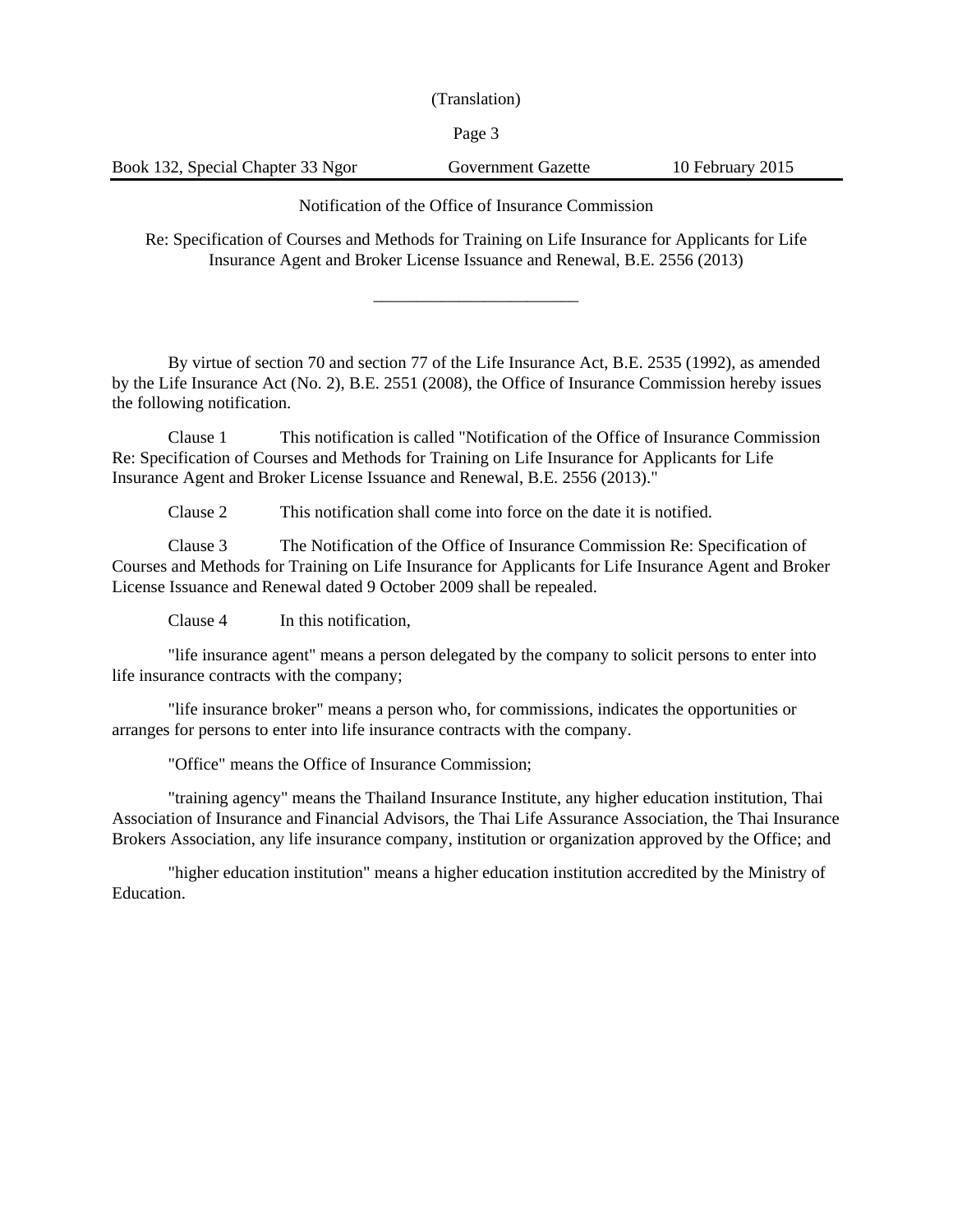#### **Chapter 1**

### **Training Courses**

## **Part 1**

\_\_\_\_\_\_\_\_\_\_\_\_\_\_\_\_\_

### **Training Courses for the Application for Life Insurance Agent License Issuance and Renewal**

\_\_\_\_\_\_\_\_\_\_\_\_\_\_\_\_\_

Clause 5 Applicants for life insurance agent license issuance and renewal must pass the following courses.

5.1 Applicants for a life insurance agent license must pass no less than six hours of training on the following courses:

(1) laws in relation to life insurance agents (one hour);

(2) the overview of the life insurance business and a summary of important issues of life insurance (two hours);

(3) guidelines on selling, being informed about customers, and provision of advice on life insurance (1.5 hours); and

(4) ethics and guidelines on good practices in service provision together with case studies (1.5 hours).

5.2 For the first life insurance agent license renewal where the validity thereof is one year, applicants must work through no less than six hours of training on the following courses:

- (1) laws in relation to life insurance agents (one hour);
- (2) insurance underwriting management (one hour);

(3) management of compensation claims under life insurance policies for life insurance agents (one hour);

- (4) risk management (one hour);
- (5) life insurance products (one hour); and
- (6) ethics and guidelines on good practices in service provision together with case studies (one hour).

5.3 For the second life insurance agent license renewal where the validity thereof is one year, applicants must work through no less than six hours of training on the following courses:

- (1) the provision of good services to customers (one hour);
- (2) laws in relation to life insurance agents (one hour);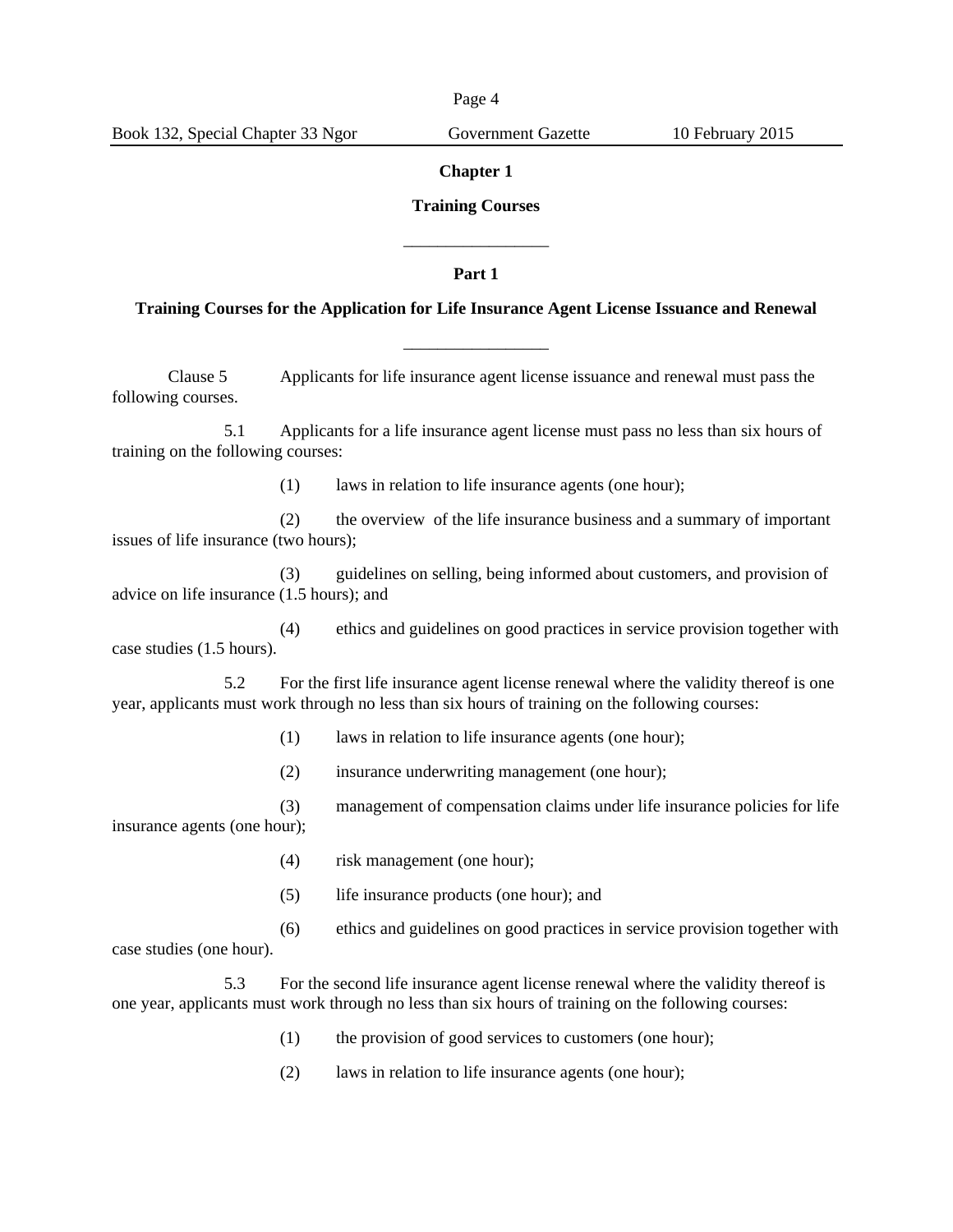| Page 5                                                                                                                                                                                                                                    |      |                                                                                                                                        |  |  |  |  |
|-------------------------------------------------------------------------------------------------------------------------------------------------------------------------------------------------------------------------------------------|------|----------------------------------------------------------------------------------------------------------------------------------------|--|--|--|--|
| Book 132, Special Chapter 33 Ngor                                                                                                                                                                                                         |      | <b>Government Gazette</b><br>10 February 2015                                                                                          |  |  |  |  |
|                                                                                                                                                                                                                                           | (3)  | basic knowledge about reinsurance (one hour);                                                                                          |  |  |  |  |
|                                                                                                                                                                                                                                           | (4)  | current life insurance business circumstances and future trends (one                                                                   |  |  |  |  |
| hour);                                                                                                                                                                                                                                    |      |                                                                                                                                        |  |  |  |  |
|                                                                                                                                                                                                                                           | (5)  | the financial market and investment instruments, financial institution<br>regulatory bodies, and relevant associations (one hour); and |  |  |  |  |
| case studies (one hour).                                                                                                                                                                                                                  | (6)  | ethics and guidelines on good practices in service provision together with                                                             |  |  |  |  |
| 5.4<br>For the third life insurance agent license renewal where the validity thereof is<br>five years, applicants must work through no less than 11 hours of training on the following courses:                                           |      |                                                                                                                                        |  |  |  |  |
|                                                                                                                                                                                                                                           | (1)  | the provision of good services to customers (one hour);                                                                                |  |  |  |  |
|                                                                                                                                                                                                                                           | (2)  | laws in relation to life insurance agents (one hour);                                                                                  |  |  |  |  |
| rates (one hour);                                                                                                                                                                                                                         | (3)  | management of insurance underwriting and determination of premium                                                                      |  |  |  |  |
| hour);                                                                                                                                                                                                                                    | (4)  | management of compensation claims under life insurance policies (one                                                                   |  |  |  |  |
|                                                                                                                                                                                                                                           | (5)  | management of investment of insurance companies (one hour);                                                                            |  |  |  |  |
|                                                                                                                                                                                                                                           | (6)  | personal investment planning (one hour);                                                                                               |  |  |  |  |
|                                                                                                                                                                                                                                           | (7)  | reinsurance (one hour);                                                                                                                |  |  |  |  |
|                                                                                                                                                                                                                                           | (8)  | life insurance products (one hour);                                                                                                    |  |  |  |  |
| Insurance Supervisors (IAIS) (one hour);                                                                                                                                                                                                  | (9)  | Insurance Core Principles prescribed by the International Association of                                                               |  |  |  |  |
| and                                                                                                                                                                                                                                       | (10) | ethics and guidelines on good practices in service provision (one hour);                                                               |  |  |  |  |
|                                                                                                                                                                                                                                           | (11) | knowledge assessment (one hour).                                                                                                       |  |  |  |  |
| Applicants for life insurance agent license issuance or renewal under 5.1, 5.2, 5.3 or 5.4<br>must pass all prescribed courses no more than one year before the date of applying for life insurance agent<br>license issuance or renewal. |      |                                                                                                                                        |  |  |  |  |
|                                                                                                                                                                                                                                           |      | Part 2                                                                                                                                 |  |  |  |  |
| Training Courses for the Application for Life Insurance Broker License Renewal                                                                                                                                                            |      |                                                                                                                                        |  |  |  |  |
| Clause 6<br>courses.                                                                                                                                                                                                                      |      | Applicants for life insurance broker license renewal must pass the following                                                           |  |  |  |  |

6.1 For the first life insurance broker license renewal where the validity thereof is one year, applicants must work through no less than 10 hours of training on the following courses: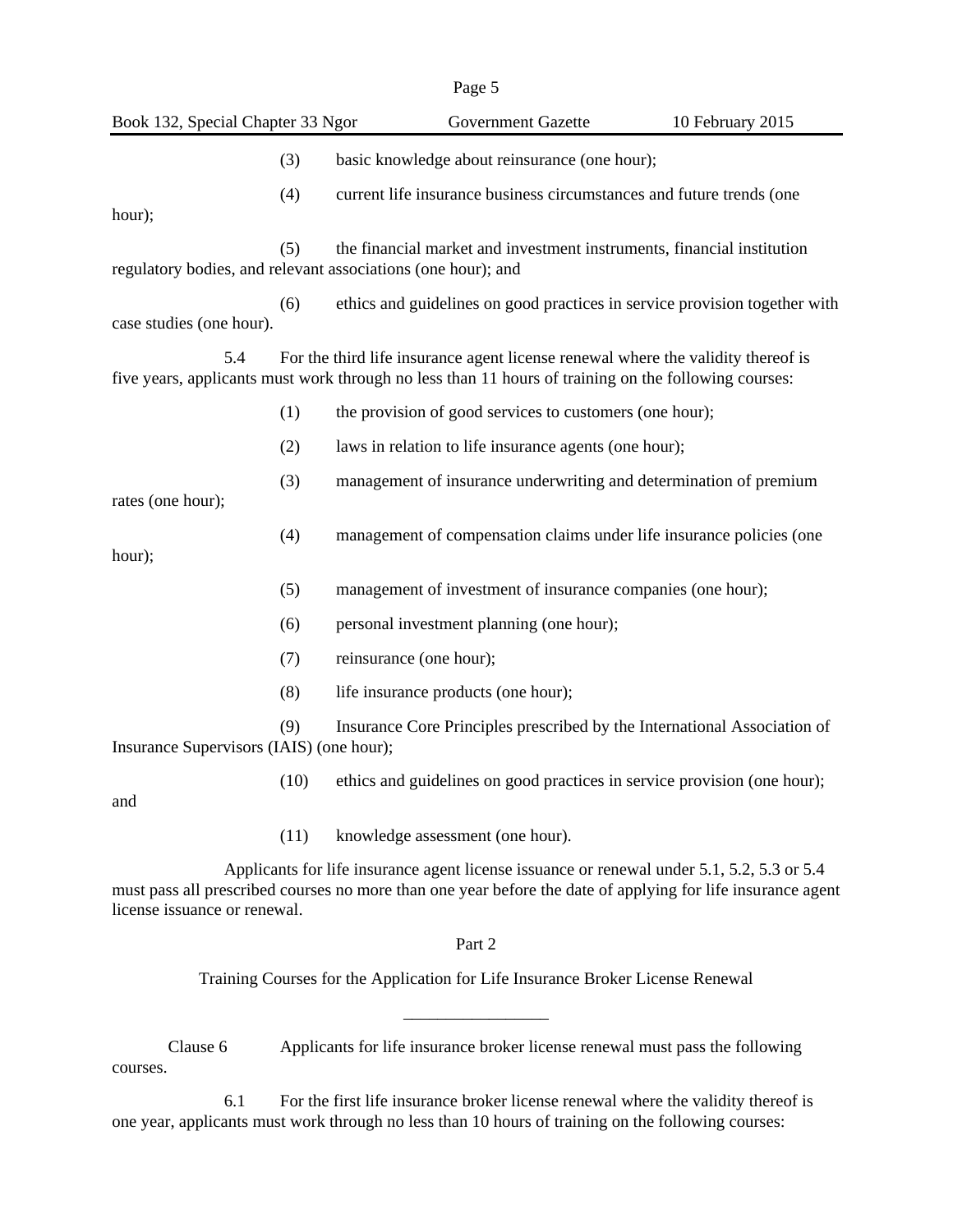|                                                                                                                                                                                                                                                                                                                                       |     | Page 6                                                                                                                                                                                                      |  |  |
|---------------------------------------------------------------------------------------------------------------------------------------------------------------------------------------------------------------------------------------------------------------------------------------------------------------------------------------|-----|-------------------------------------------------------------------------------------------------------------------------------------------------------------------------------------------------------------|--|--|
| Book 132, Special Chapter 33 Ngor                                                                                                                                                                                                                                                                                                     |     | <b>Government Gazette</b><br>10 February 2015                                                                                                                                                               |  |  |
|                                                                                                                                                                                                                                                                                                                                       | (1) | laws in relation to life insurance brokers (1.5 hours);                                                                                                                                                     |  |  |
|                                                                                                                                                                                                                                                                                                                                       | (2) | the overview of the life insurance business and life insurance products                                                                                                                                     |  |  |
| (four hours);                                                                                                                                                                                                                                                                                                                         |     |                                                                                                                                                                                                             |  |  |
|                                                                                                                                                                                                                                                                                                                                       | (3) | guidelines on selling, being informed about customers, provision of<br>advice on life insurance, and payment of benefits under life insurance policies (three hours); and                                   |  |  |
| case studies (1.5 hours).                                                                                                                                                                                                                                                                                                             | (4) | ethics and guidelines on good practices in service provision together with                                                                                                                                  |  |  |
| 6.2                                                                                                                                                                                                                                                                                                                                   |     | For the second life insurance broker license renewal where the validity thereof is<br>one year, applicants must work through no less than 10 hours of training on the following courses:                    |  |  |
|                                                                                                                                                                                                                                                                                                                                       | (1) | laws in relation to life insurance brokers (one hour);                                                                                                                                                      |  |  |
|                                                                                                                                                                                                                                                                                                                                       | (2) | life insurance products (two hours);                                                                                                                                                                        |  |  |
| current life insurance business circumstances and future trends, the<br>(3)<br>financial market and investment instruments (three hours);                                                                                                                                                                                             |     |                                                                                                                                                                                                             |  |  |
|                                                                                                                                                                                                                                                                                                                                       | (4) | insurance underwriting and individual risk management (2.5 hours); and                                                                                                                                      |  |  |
| case studies (1.5 hours).                                                                                                                                                                                                                                                                                                             | (5) | ethics and guidelines on good practices in the provision of services, and                                                                                                                                   |  |  |
| 6.3<br>For the third life insurance broker license renewal where the validity thereof is<br>five years, applicants must work through no less than 10 hours of training on the following courses:                                                                                                                                      |     |                                                                                                                                                                                                             |  |  |
|                                                                                                                                                                                                                                                                                                                                       | (1) | laws in relation to life insurance brokers (one hour);                                                                                                                                                      |  |  |
| Insurance Core Principles prescribed by the International Association of<br>(2)<br>Insurance Supervisors (IAIS), and courses on becoming a corporate life insurance broker, roles of<br>insurance brokers in the society, and ethics and guidelines on good practices in service provision together<br>with case studies (two hours); |     |                                                                                                                                                                                                             |  |  |
|                                                                                                                                                                                                                                                                                                                                       | (3) | life insurance products (two hours);                                                                                                                                                                        |  |  |
| rates (one hour);                                                                                                                                                                                                                                                                                                                     | (4) | management of insurance underwriting and determination of premium                                                                                                                                           |  |  |
|                                                                                                                                                                                                                                                                                                                                       | (5) | individual investment planning (one hour);                                                                                                                                                                  |  |  |
|                                                                                                                                                                                                                                                                                                                                       | (6) | reinsurance (one hour); and                                                                                                                                                                                 |  |  |
| hours).                                                                                                                                                                                                                                                                                                                               | (7) | analysis of the financial condition of life insurance companies (two                                                                                                                                        |  |  |
| renewal.                                                                                                                                                                                                                                                                                                                              |     | Applicants for life insurance broker license renewal under clauses 6.1, 6.2, or 6.3 must pass all<br>prescribed courses no more than one year before the date of applying for life insurance broker license |  |  |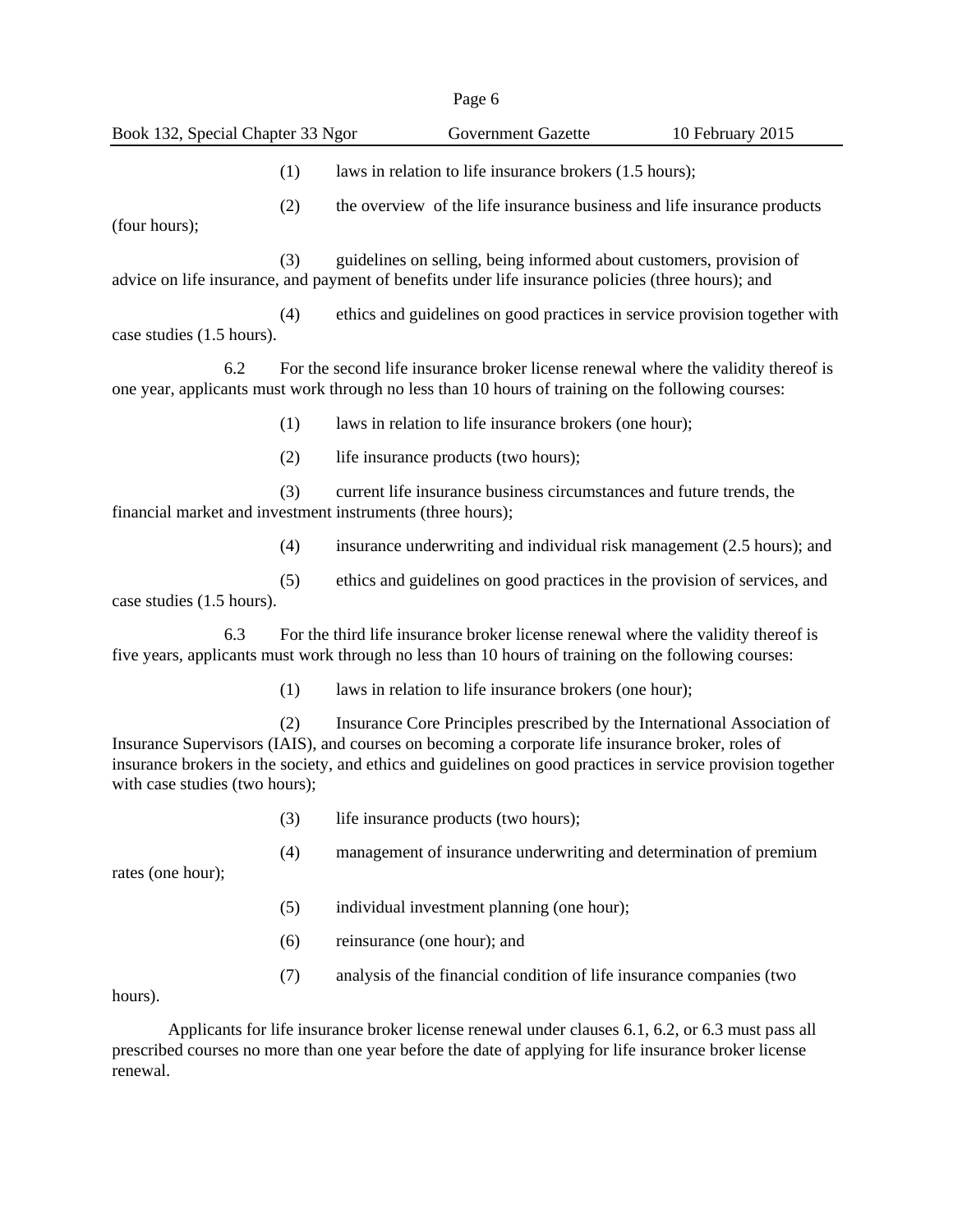Page 7

#### **Part 3**

## **Training Courses for the Application for Life Insurance Agent or Broker License Renewal for the Fourth Time or More**

\_\_\_\_\_\_\_\_\_\_\_\_\_

Clause 7 Applicants for life insurance agent or broker license renewal for the fourth time or more, where the validity thereof is five years, must undergo training courses on insurance or other knowledge in relation to insurance, prescribed and organized by institutions, associations or organizations under clause 8 for no less than 30 hours in the case of life insurance agents, and no less than 50 hours in the case of life insurance brokers.

Participation in seminars in relation to insurance within five years before the validity of the license expires shall be counted as actual hours of training under the first paragraph but shall be no more than 15 hours in the case of life insurance agents and no more than 25 hours in the case of life insurance brokers, provided that seminar organizers notify the Office of seminar plan and details of seminar topics no less than one month before the date of the seminars for the Office's approval first.

In the following cases, the number of hours of training under the first paragraph shall be reduced to 15 hours in the case of life insurance agents and 25 hours in the case of life insurance brokers:

(1) having obtained the qualifications required for life insurance profession approved by the Office;

(2) having obtained a master's degree or higher in any field from a higher education institution or education institution overseas certified by the Office of Civil Service Commission; or

(3) is or used to be a trainer, speaker or permanent or part-time professor in institutions, associations or organizations and in training courses approved by the Office under clause 8 within five years before the validity of the license expires.

The exercise of rights under clause  $7(1)$ ,  $(2)$  or  $(3)$  may not be combined or used in the application to reduce the number of training hours at the same time.

Applicants for life insurance agent or broker license renewal under the first paragraph must pass all prescribed courses no more than five years before the date of applying for life insurance agent or broker license renewal.

#### **Chapter 2**

### **Training Institutions, Associations or Organizations and Methods of Training**

Clause 8 Training under clauses 5, 6 and 7 may be organized by the following institutions, associations or organizations.

\_\_\_\_\_\_\_\_\_\_\_\_\_\_\_\_\_\_\_\_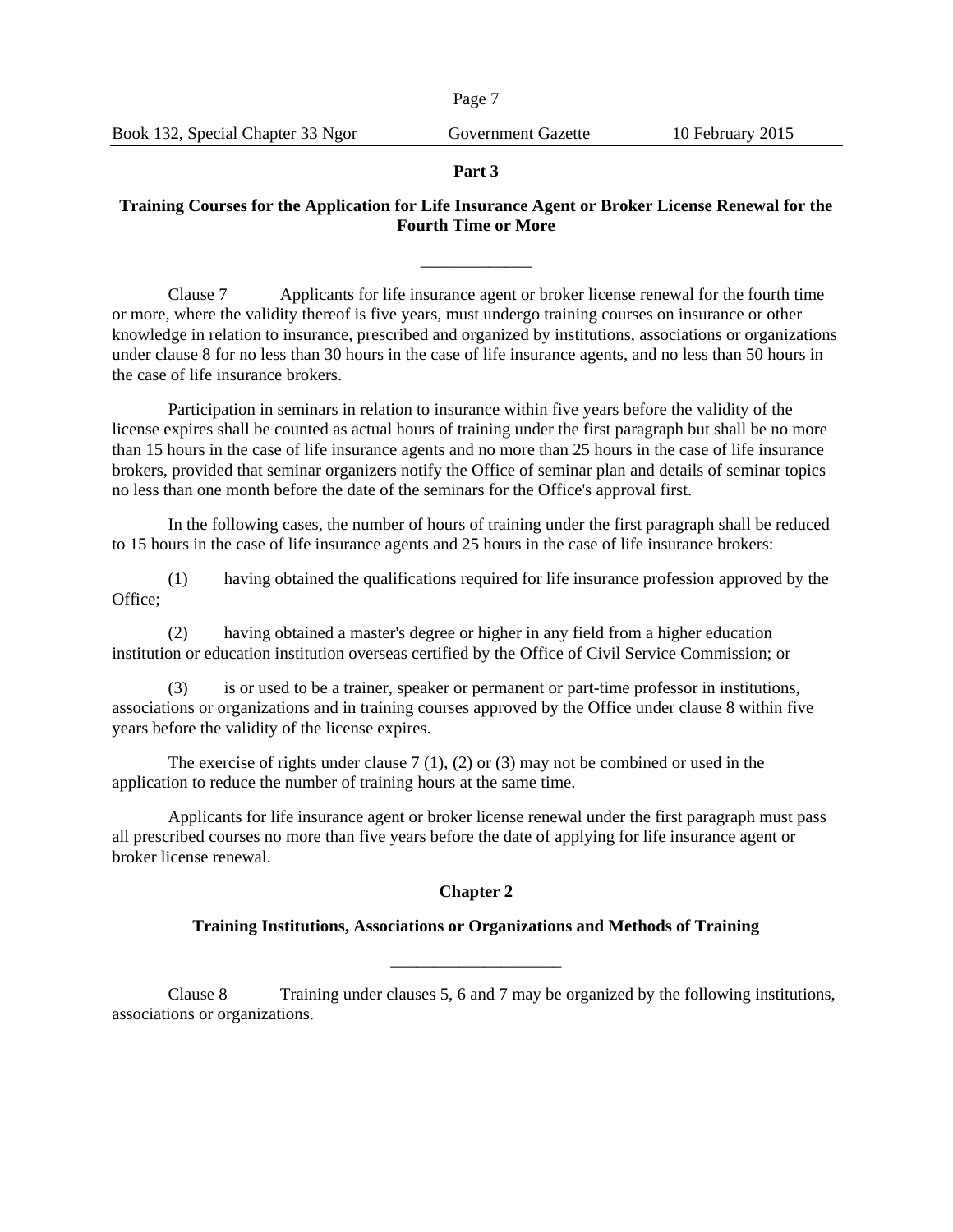- (1) the Office;
- (2) the Thai Insurance Institute;
- (3) higher education institutions;
- (4) Thai Association of Insurance and Financial Advisors;
- (5) the Thai Life Assurance Association;
- (6) the Thai Insurance Brokers Association;
- (7) life insurance companies; or
- (8) any institution or organization approved by the Office.

Institutions, associations or organizations under  $(2)$ ,  $(3)$ ,  $(4)$ ,  $(5)$ ,  $(6)$ ,  $(7)$  and  $(8)$  that will organize training in accordance with the courses under clauses 5, 6 or 7 shall submit the training plan and details of training courses no less than one month before the date of training to the Office for approval first.

Persons undergoing training which has not been approved by the Office under the second paragraph will not be deemed as persons who have passed training under the courses and methods of training hereunder.

Clause 9 Institutions, associations or organizations under clause 8 shall issue a letter certifying that a person has passed training, as per the format as attached to this notification, to the persons who passed training courses in order for them to present it to the Registrar in the application for life insurance agent license issuance or life insurance agent or broker license renewal, as the case may be.

Clause 10 The training agency shall comply with the regulations as follows:

10.1 announce the date, time and place for receiving applicants for training in a disclosed place, via public relations media, or on the websites of the training agencies;

10.2 receive applicants for training by requiring them to complete an application, specify the course, and attach a copy of their identification card, or a copy of their life insurance agent or broker license (in the case of applying to renew their life insurance agent or broker license), as the case may be;

10.3 inspect the qualifications of the applicants and the training courses to ensure accuracy and completeness in accordance with the qualifications and courses prescribed for the application for life insurance agent or broker license issuance or renewal, as the case may be, by inspecting them via the Office's website;

10.4 announce the list of eligible applicants for training in a disclosed place or on the websites of the training agencies at least three days before the date of training;

10.5 submit the information on all applicants for training to the Office via the virtual private network (VPN) at least one day before the training, and information on all persons who passed training within seven days from the end of training to the Office via the virtual private network (VPN) in accordance with the form specified by the Office;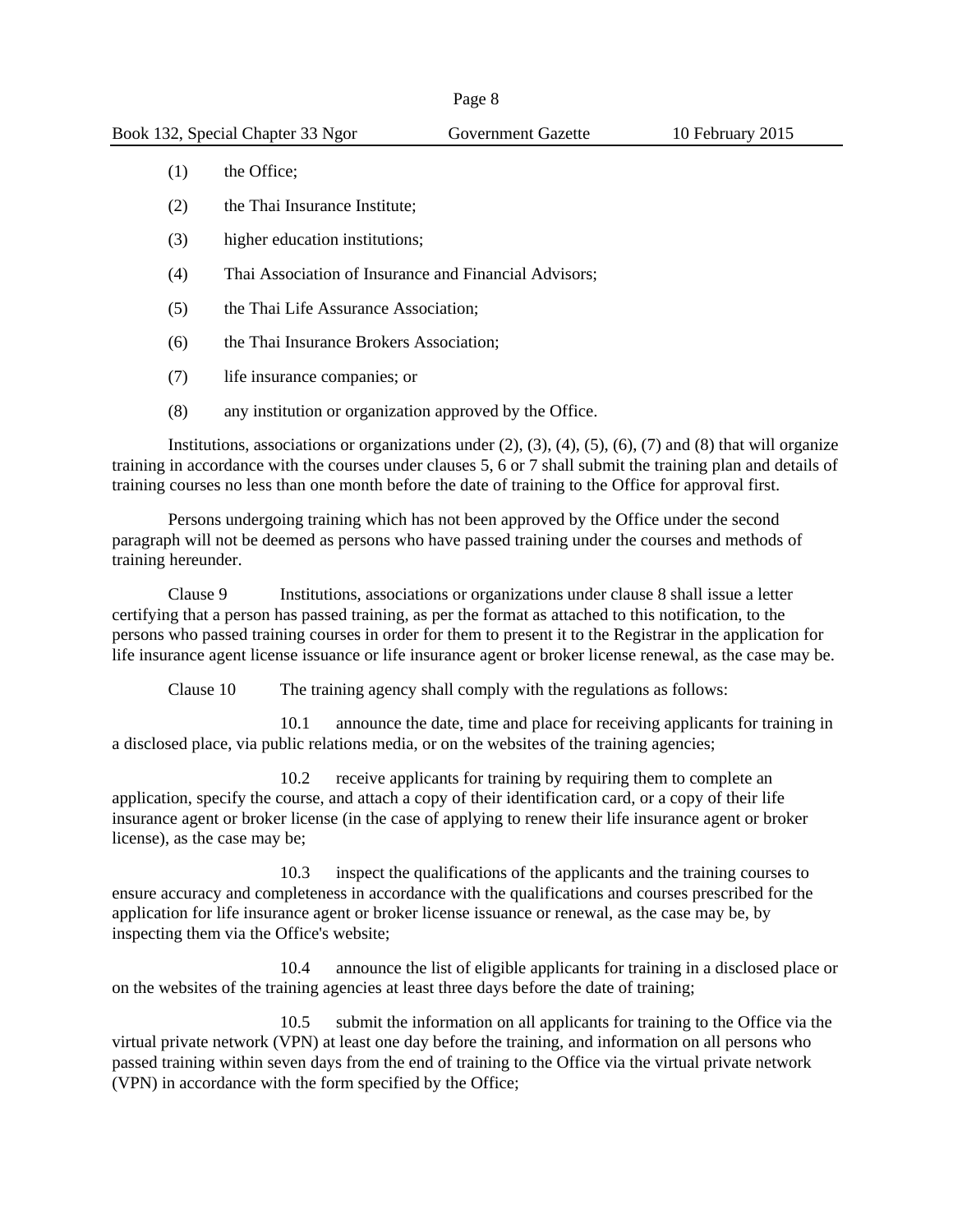|--|

# Book 132, Special Chapter 33 Ngor Government Gazette 10 February 2015

10.6 the training agency shall provide training in accordance with the prescribed courses and shall ensure that trainees will attend training on the date, at the time and venue as specified, by requiring them to personally sign in for training in the registration form twice a day, the first time for the morning training session and the second time for the afternoon training session. If there is any trainee who comes in 30 minutes later than the scheduled time, that trainee shall not be entitled to enter the training room;

10.7 trainers must be the trainers approved by the Office as per the list of names and training topics specified in the training plan;

10.8 provide training supporting documents approved by the Office to

trainees;

10.9 ensure that trainees complete a training assessment form at the end of the

training courses; and

10.10 if the training agency accepts applicants for training as specified in the training plan approved by the Office and subsequently cancels or postpones the training, the training agency must procure another training agency to organize training for the applicants.

Clause 11 The training agency shall keep evidence of applications for training, the training held, applicant information, training evaluation forms, and a summary of results of the evaluation of training within two years to be presented to the Office upon request by the Office.

Clause 12 The Office may revoke its approval for any training agency hereunder if it appears to the Office that the training agency:

(1) violates or fails to comply with provisions regarding the specification of training courses and methods and training on knowledge about life insurance for applicants for life insurance agent and broker license issuance and renewal announced by the Office; or

(2) illegally issues a certificate of training.

# **Chapter 3**

# **Certificates of Training**

\_\_\_\_\_\_\_\_\_\_\_\_\_\_\_\_\_\_\_\_\_\_\_\_

Clause 13 If a life insurance agent moved from his or her previous company and his or her life insurance agent license has not expired, the latest certificate of training that is still valid may be used in support of the application for a life insurance agent license of a new life insurance company, *mutatis mutandis*.

Clause 14 If a life insurance agent applies for a life insurance agent license for more than one company, the existing certificate of training used in the application for a life insurance agent may be used in support of the application for a life insurance agent license for other companies, *mutatis mutandis*.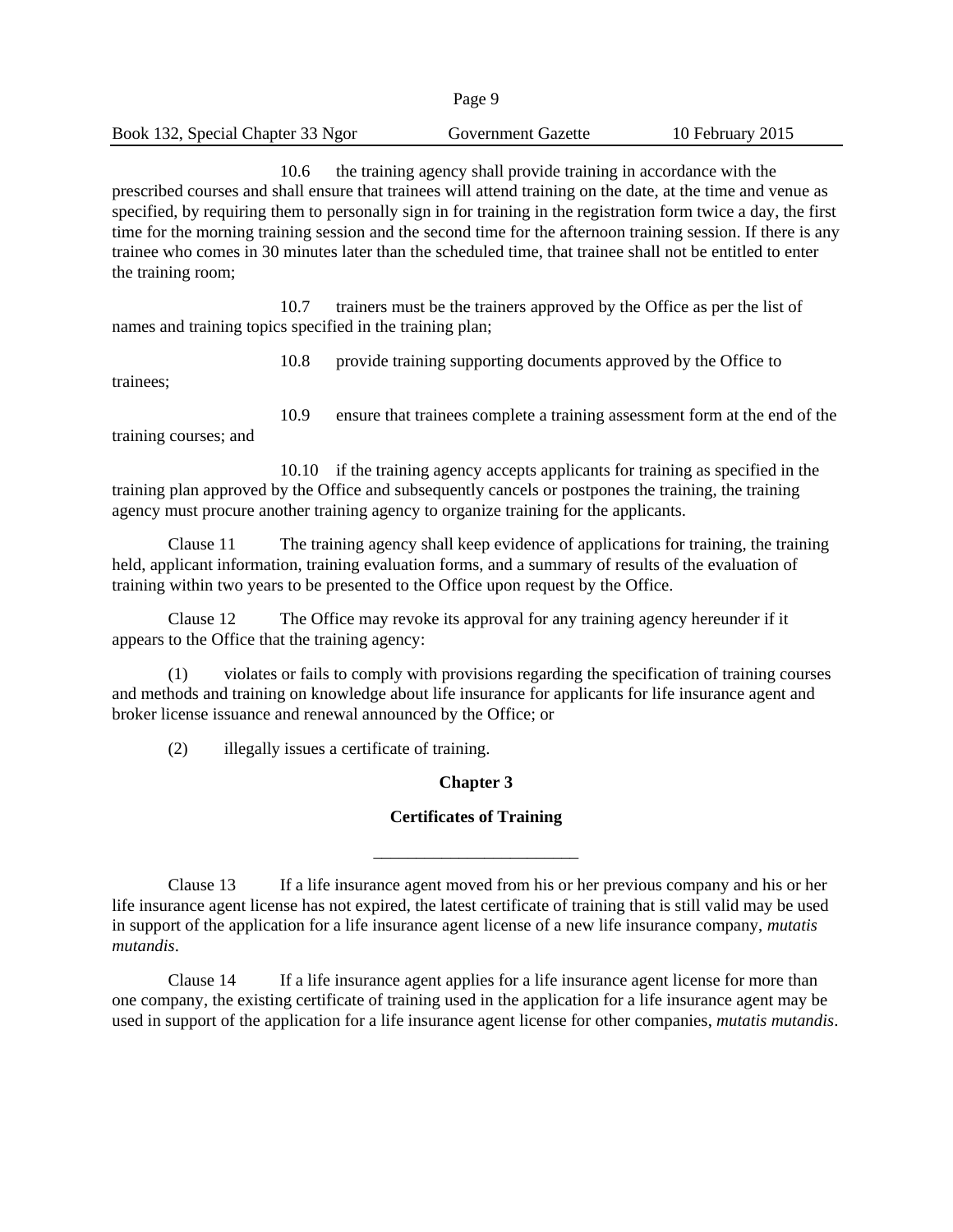If a life insurance agent is a life insurance agent for more than one company, in applying for license renewal, the existing certificate of training used as a supporting document in applying to renew a life insurance agent license may be used in support of the application to renew a life insurance agent license for other companies at the same time, *mutatis mutandis*.

Notified on 11 June 2013.

Pravej Ongartsittigul

Secretary-General

Insurance Commission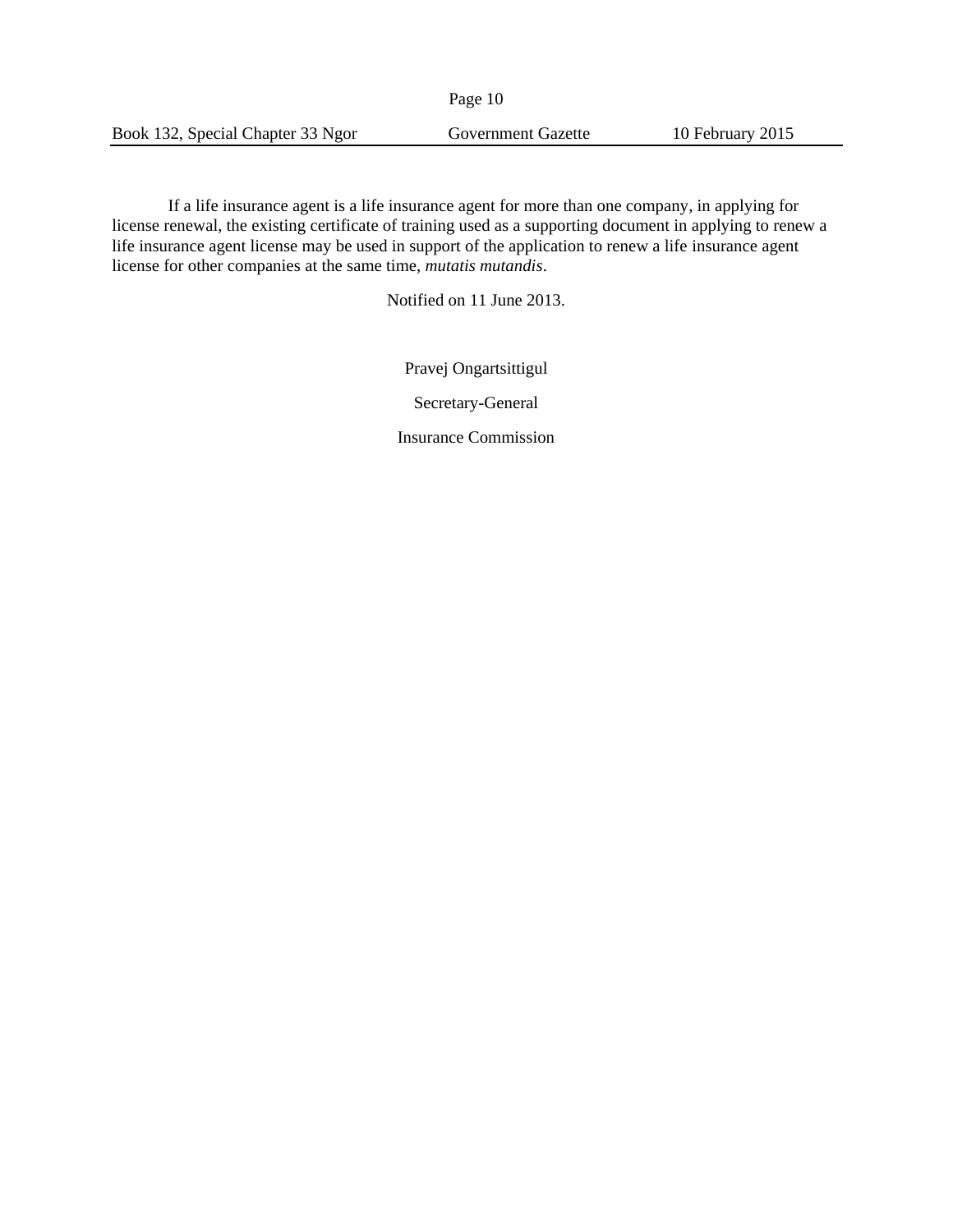(Logo of the training agency)

This certificate is issued to evidence that

Mr./Mrs./Miss .............................................

has passed the training program required for the application for a life insurance agent license pursuant to section 70 of the Life Insurance Act, B.E. 2535 (1992), as amended by the Life Insurance Act (No. 2), B.E. 2551 (2008).

| Agency's authorized signatory |  |
|-------------------------------|--|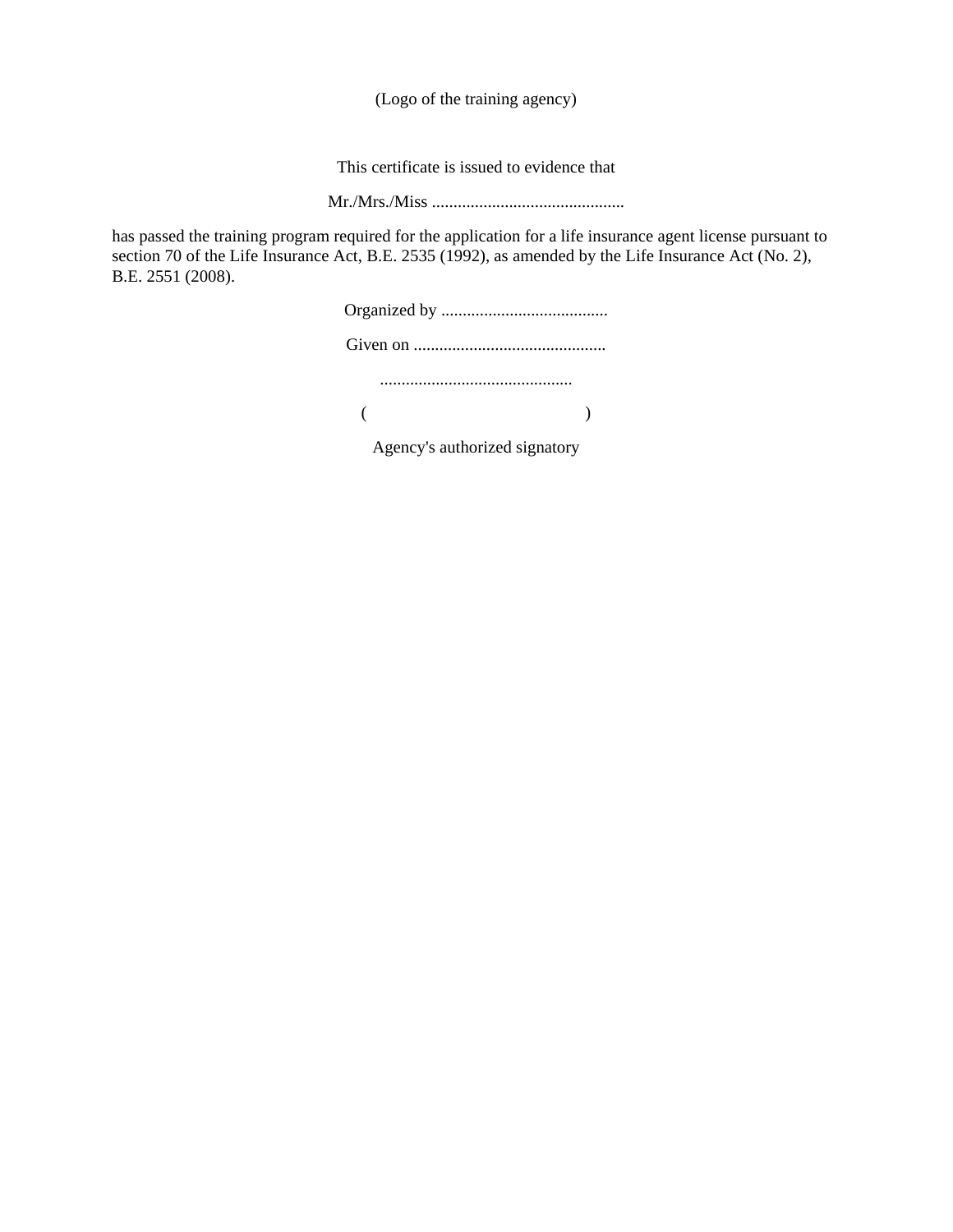(Logo of the training agency)

This certificate is issued to evidence that

Mr./Mrs./Miss .............................................

has passed the training program required for the application to renew a life insurance agent license for the …. time pursuant to section 77 of the Life Insurance Act, B.E. 2535 (1992), as amended by the Life Insurance Act (No. 2), B.E. 2551 (2008).

> Organized by ....................................... Given on ............................................. .............................................  $($  ) Agency's authorized signatory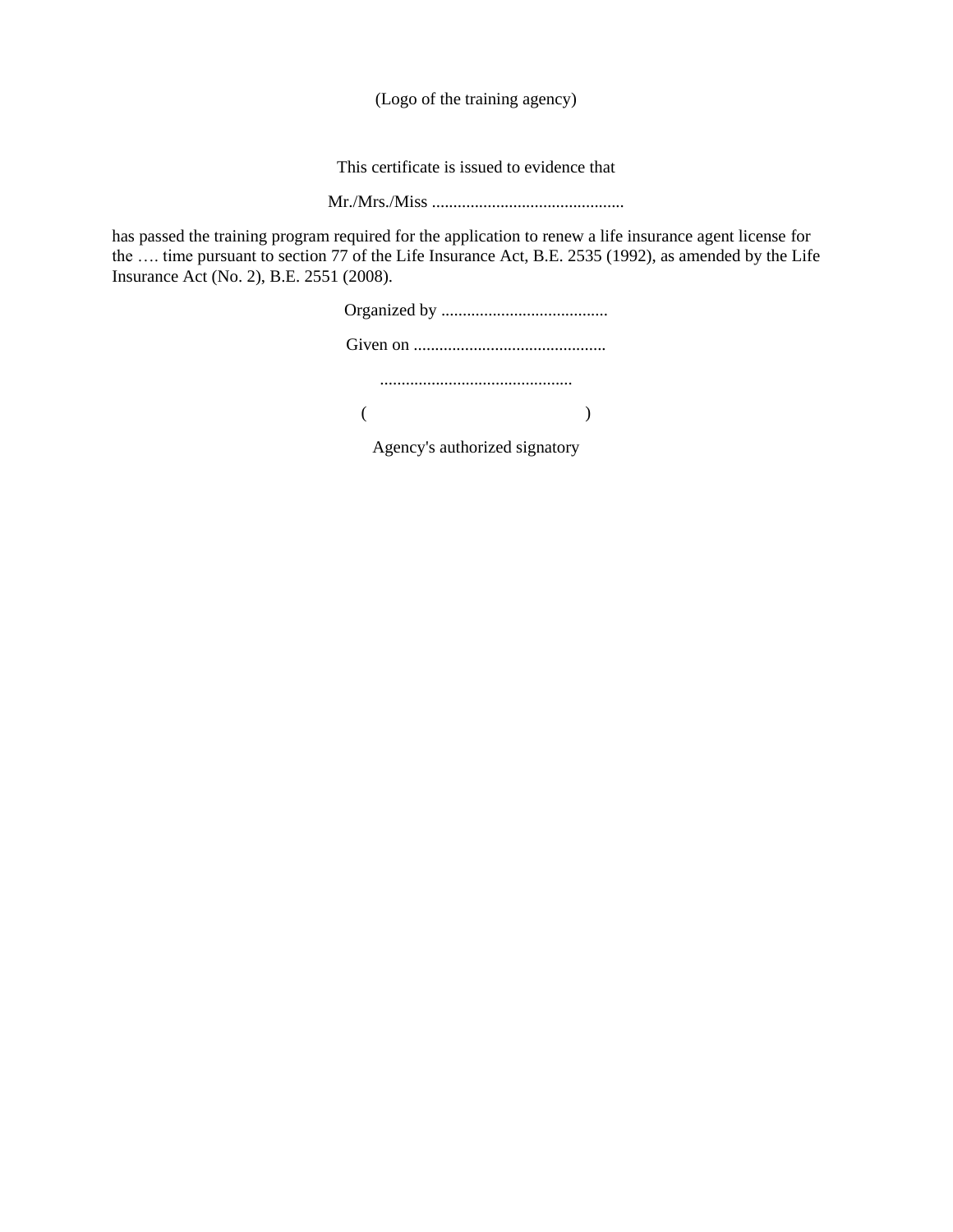(Logo of the training agency)

This certificate is issued to evidence that

Mr./Mrs./Miss .............................................

has passed the training program required for the application for life insurance broker license renewal for the … time pursuant to section 77 of the Life Insurance Act, B.E. 2535 (1992), as amended by the Life Insurance Act (No. 2), B.E. 2551 (2008).

> Organized by ....................................... Given on ............................................. .............................................  $($  ) Agency's authorized signatory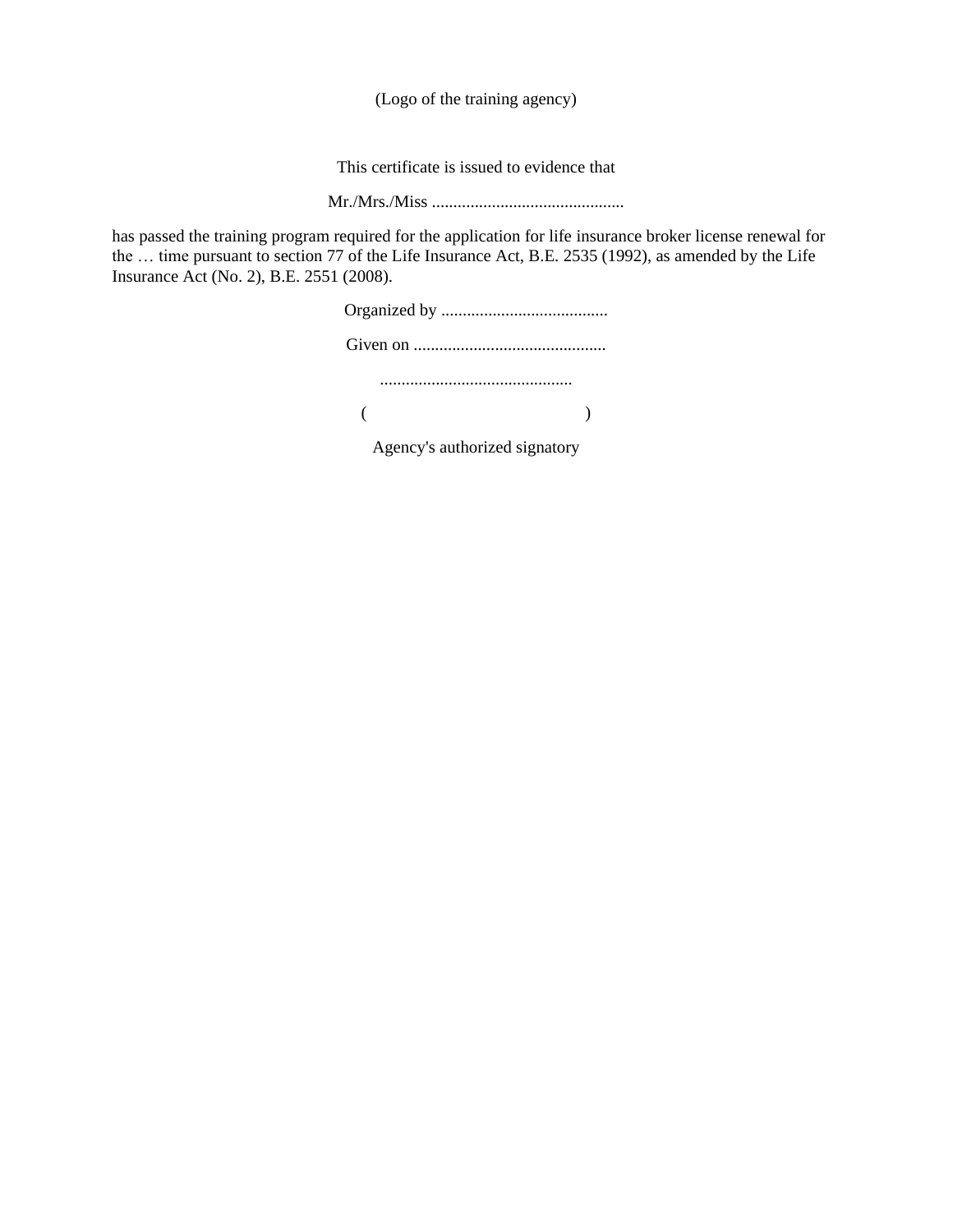(Logo of the training agency) This certificate is issued to evidence that Mr./Mrs./Miss ............................................. has passed the training program required for the application for life insurance agent license renewal for the fourth time (an extension of five years for the second time and subsequent times), totaling ………..….. hours, ………………………. Course for ………… hours ………………………. Course for ………… hours pursuant to section 77 of the Life Insurance Act, B.E. 2535 (1992), as amended by the Life Insurance Act (No. 2), B.E. 2551 (2008). Organized by ....................................... Given on ............................................. .............................................  $($  )

Agency's authorized signatory